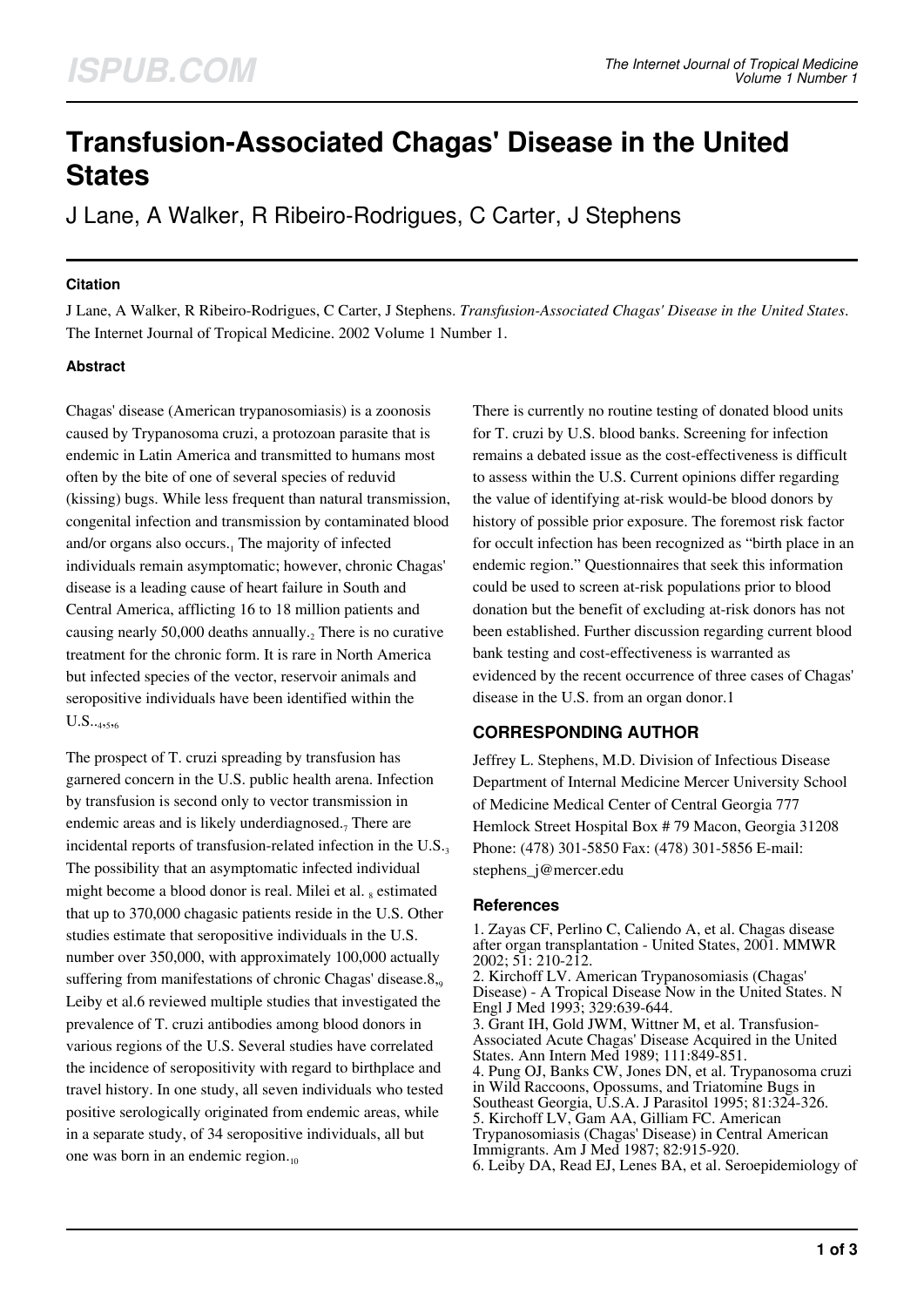Trypanosoma cruzi, Etiologic Agent of Chagas' Disease, in US Blood Donors. J Infect Dis 1997; 176:1047-1052. 7. Wendel S, Gonzaga AL. Chagas' Disease and Blood Transfusion: A New World Problem? Vox Sang 1993; 64:1-12.

8. Milei J, Mautner B, Storino R, et al. Does Chagas' disease

exist as an undiagnosed form of cardiomyopathy in the United States? Am Heart J 1992; 123:1732-1735. 9. Hagar JM, Rahimtoola SH. Chagas' Heart Disease in the United States. N Engl J Med 1991; 325:763-768. 10. Shulman IA, Appleman MD, Saxena S, et al. Specific antibodies to Trypanosoma cruzi amond blood donors in Los Angeles, California. Transfusion 1997; 37:727-731.